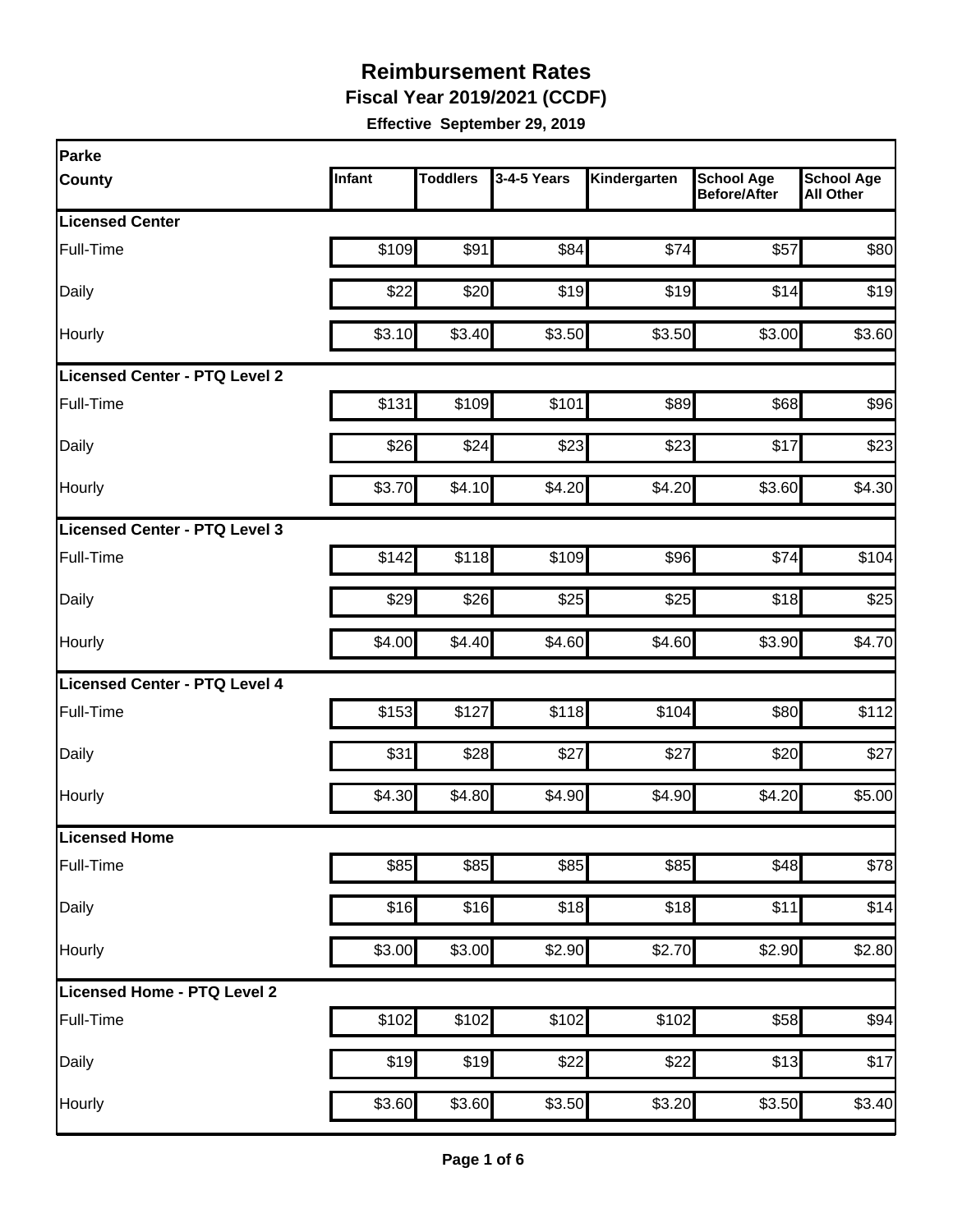**Fiscal Year 2019/2021 (CCDF)**

| Parke                                    |        |                 |             |              |                                          |                                       |
|------------------------------------------|--------|-----------------|-------------|--------------|------------------------------------------|---------------------------------------|
| <b>County</b>                            | Infant | <b>Toddlers</b> | 3-4-5 Years | Kindergarten | <b>School Age</b><br><b>Before/After</b> | <b>School Age</b><br><b>All Other</b> |
| Licensed Home - PTQ Level 3              |        |                 |             |              |                                          |                                       |
| Full-Time                                | \$111  | \$111           | \$111       | \$111        | \$62                                     | \$101                                 |
| Daily                                    | \$21   | \$21            | \$23        | \$23         | \$14                                     | \$18                                  |
| Hourly                                   | \$3.90 | \$3.90          | \$3.80      | \$3.50       | \$3.80                                   | \$3.60                                |
| <b>Licensed Home - PTQ Level 4</b>       |        |                 |             |              |                                          |                                       |
| Full-Time                                | \$119  | \$119           | \$119       | \$119        | \$67                                     | \$109                                 |
| Daily                                    | \$22   | \$22            | \$25        | \$25         | \$15                                     | \$20                                  |
| Hourly                                   | \$4.20 | \$4.20          | \$4.10]     | \$3.80       | \$4.10                                   | \$3.90                                |
| <b>Registered Ministry</b>               |        |                 |             |              |                                          |                                       |
| Full-Time                                | \$97   | \$79            | \$73        | \$52         | \$52                                     | \$64                                  |
| Daily                                    | \$19   | \$16            | \$16        | \$13         | \$13                                     | \$13                                  |
| Hourly                                   | \$3.10 | \$3.10          | \$2.70      | \$2.80       | \$2.70                                   | \$2.70                                |
| <b>Registered Ministry - PTQ Level 1</b> |        |                 |             |              |                                          |                                       |
| Full-Time                                | \$103  | \$85            | \$79        | \$63         | \$55                                     | \$72                                  |
| Daily                                    | \$21   | \$18            | \$18        | \$16         | \$14                                     | \$16                                  |
| Hourly                                   | \$3.10 | \$3.30          | \$3.10      | \$3.20       | \$2.90                                   | \$3.20                                |
| <b>Registered Ministry - PTQ Level 2</b> |        |                 |             |              |                                          |                                       |
| Full-Time                                | \$131  | \$109           | \$101       | \$89         | \$68                                     | \$96                                  |
| Daily                                    | \$26   | \$24            | \$23        | \$23         | \$17                                     | \$23                                  |
| Hourly                                   | \$3.70 | \$4.10          | \$4.20      | \$4.20       | \$3.60                                   | \$4.30                                |
| <b>Registered Ministry - PTQ Level 3</b> |        |                 |             |              |                                          |                                       |
| Full-Time                                | \$142  | \$118           | \$109       | \$96         | \$74                                     | \$104                                 |
| Daily                                    | \$29   | \$26            | \$25        | \$25         | \$18                                     | \$25                                  |
| Hourly                                   | \$4.00 | \$4.40          | \$4.60      | \$4.60       | \$3.90                                   | \$4.70                                |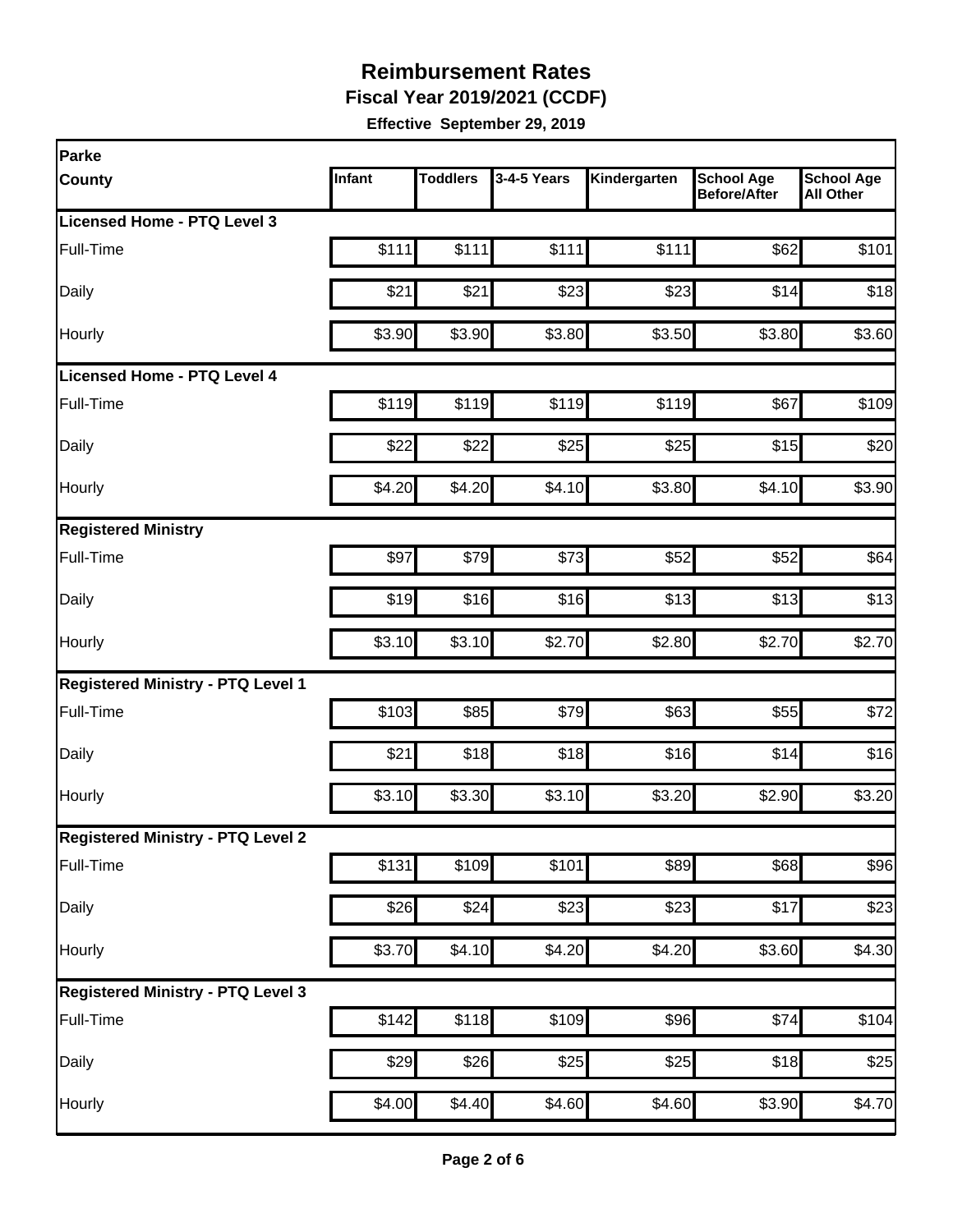**Fiscal Year 2019/2021 (CCDF)**

| Parke                                    |        |                 |             |              |                                          |                                       |  |  |  |
|------------------------------------------|--------|-----------------|-------------|--------------|------------------------------------------|---------------------------------------|--|--|--|
| <b>County</b>                            | Infant | <b>Toddlers</b> | 3-4-5 Years | Kindergarten | <b>School Age</b><br><b>Before/After</b> | <b>School Age</b><br><b>All Other</b> |  |  |  |
| <b>Registered Ministry - PTQ Level 4</b> |        |                 |             |              |                                          |                                       |  |  |  |
| Full-Time                                | \$153  | \$127           | \$118       | \$104        | \$80                                     | \$112                                 |  |  |  |
| Daily                                    | \$31   | \$28            | \$27        | \$27         | \$20                                     | \$27                                  |  |  |  |
| Hourly                                   | \$4.30 | \$4.80          | \$4.90      | \$4.90       | \$4.20                                   | \$5.00                                |  |  |  |
| <b>Exempt Center</b>                     |        |                 |             |              |                                          |                                       |  |  |  |
| Full-Time                                | \$97   | \$79            | \$73        | \$52         | \$52                                     | \$64                                  |  |  |  |
| Daily                                    | \$19   | \$16            | \$16        | \$13         | \$13                                     | \$13                                  |  |  |  |
| Hourly                                   | \$3.10 | \$3.10          | \$2.70      | \$2.80       | \$2.70                                   | \$2.70                                |  |  |  |
| <b>Accredited Exempt Center</b>          |        |                 |             |              |                                          |                                       |  |  |  |
| Full-Time                                | \$120  | \$100           | \$92        | \$81         | \$61                                     | \$88                                  |  |  |  |
| Daily                                    | \$24   | \$22            | \$21        | \$21         | \$15                                     | \$21                                  |  |  |  |
| Hourly                                   | \$3.40 | \$3.70          | \$3.90      | \$3.90       | \$3.30                                   | \$4.00                                |  |  |  |
| <b>Exempt Home</b>                       |        |                 |             |              |                                          |                                       |  |  |  |
| Full-Time                                | \$67   | \$67            | \$67        | \$34         | \$28                                     | \$64                                  |  |  |  |
| Daily                                    | \$15   | \$14            | \$14        | \$13         | \$4                                      | \$14                                  |  |  |  |
| Hourly                                   | \$2.70 | \$2.70          | \$2.70      | \$2.70       | \$2.70                                   | \$2.70                                |  |  |  |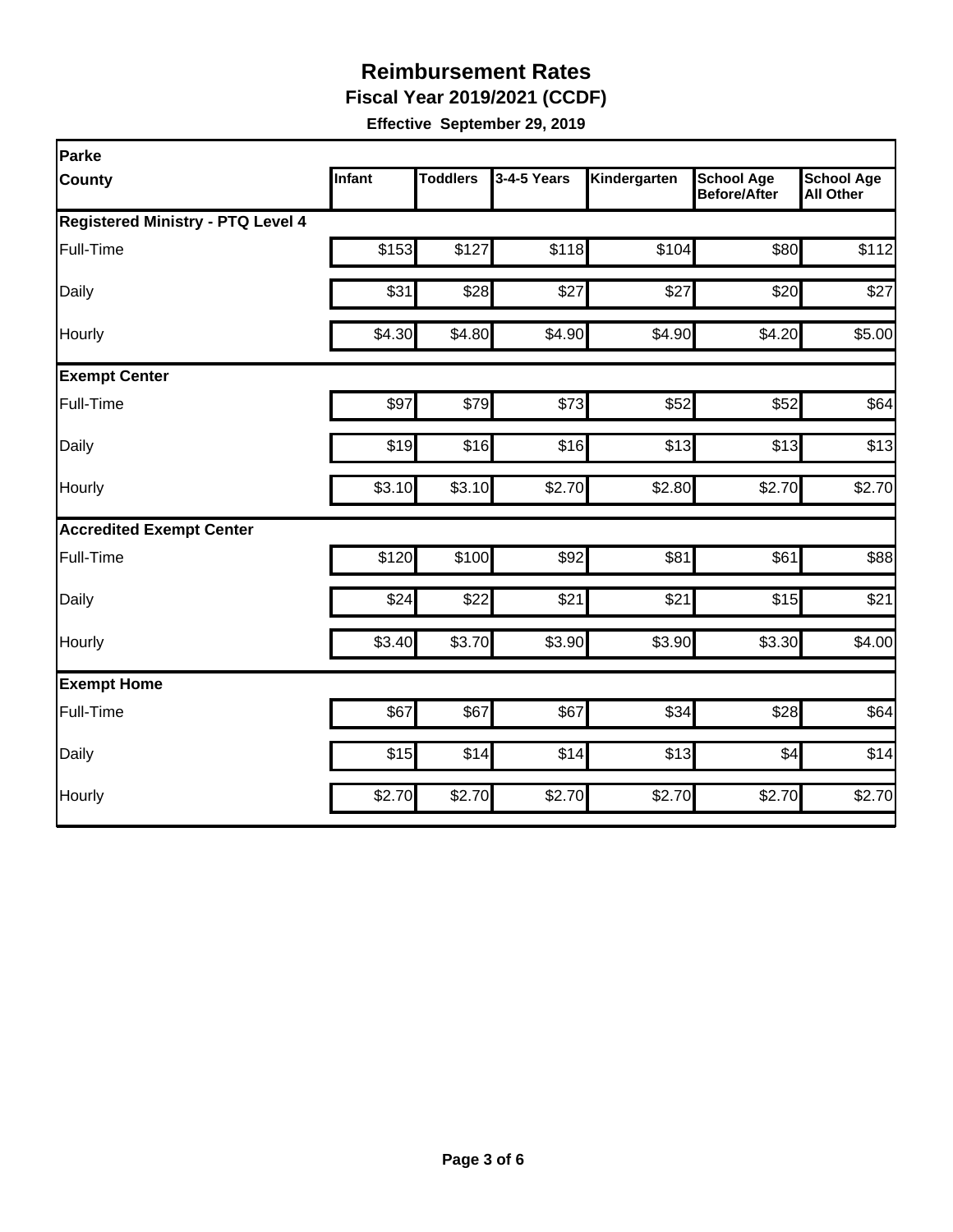**School Year 2019/2021 (OMW Pre-K)**

| Parke                         |        |                 |             |              |                                   |                         |
|-------------------------------|--------|-----------------|-------------|--------------|-----------------------------------|-------------------------|
| <b>County</b>                 | Infant | <b>Toddlers</b> | 3-4-5 Years | Kindergarten | <b>School Age</b><br>Before/After | School Age<br>All Other |
| Licensed Center - PTQ Level 3 |        |                 |             |              |                                   |                         |
| Full-Time                     |        |                 | \$119.90    |              |                                   |                         |
| Daily                         |        |                 |             |              |                                   |                         |
| Hourly                        |        |                 |             |              |                                   |                         |
| Licensed Center - PTQ Level 4 |        |                 |             |              |                                   |                         |
| Full-Time                     |        |                 | \$129.80    |              |                                   |                         |
| Daily                         |        |                 |             |              |                                   |                         |
| Hourly                        |        |                 |             |              |                                   |                         |
| Licensed Home - PTQ Level 3   |        |                 |             |              |                                   |                         |
| Full-Time                     |        |                 | \$122.10    |              |                                   |                         |
| Daily                         |        |                 |             |              |                                   |                         |
| Hourly                        |        |                 |             |              |                                   |                         |
| Licensed Home - PTQ Level 4   |        |                 |             |              |                                   |                         |
| Full-Time                     |        |                 | \$130.90    |              |                                   |                         |
| Daily                         |        |                 |             |              |                                   |                         |
| Hourly                        |        |                 |             |              |                                   |                         |
| VCP Ministry - PTQ Level 0    |        |                 |             |              |                                   |                         |
| Full-Time                     |        |                 | \$80.30     |              |                                   |                         |
| Daily                         |        |                 |             |              |                                   |                         |
| Hourly                        |        |                 |             |              |                                   |                         |
| VCP Ministry - PTQ Level 3    |        |                 |             |              |                                   |                         |
| Full-Time                     |        |                 | \$119.90    |              |                                   |                         |
| Daily                         |        |                 |             |              |                                   |                         |
| Hourly                        |        |                 |             |              |                                   |                         |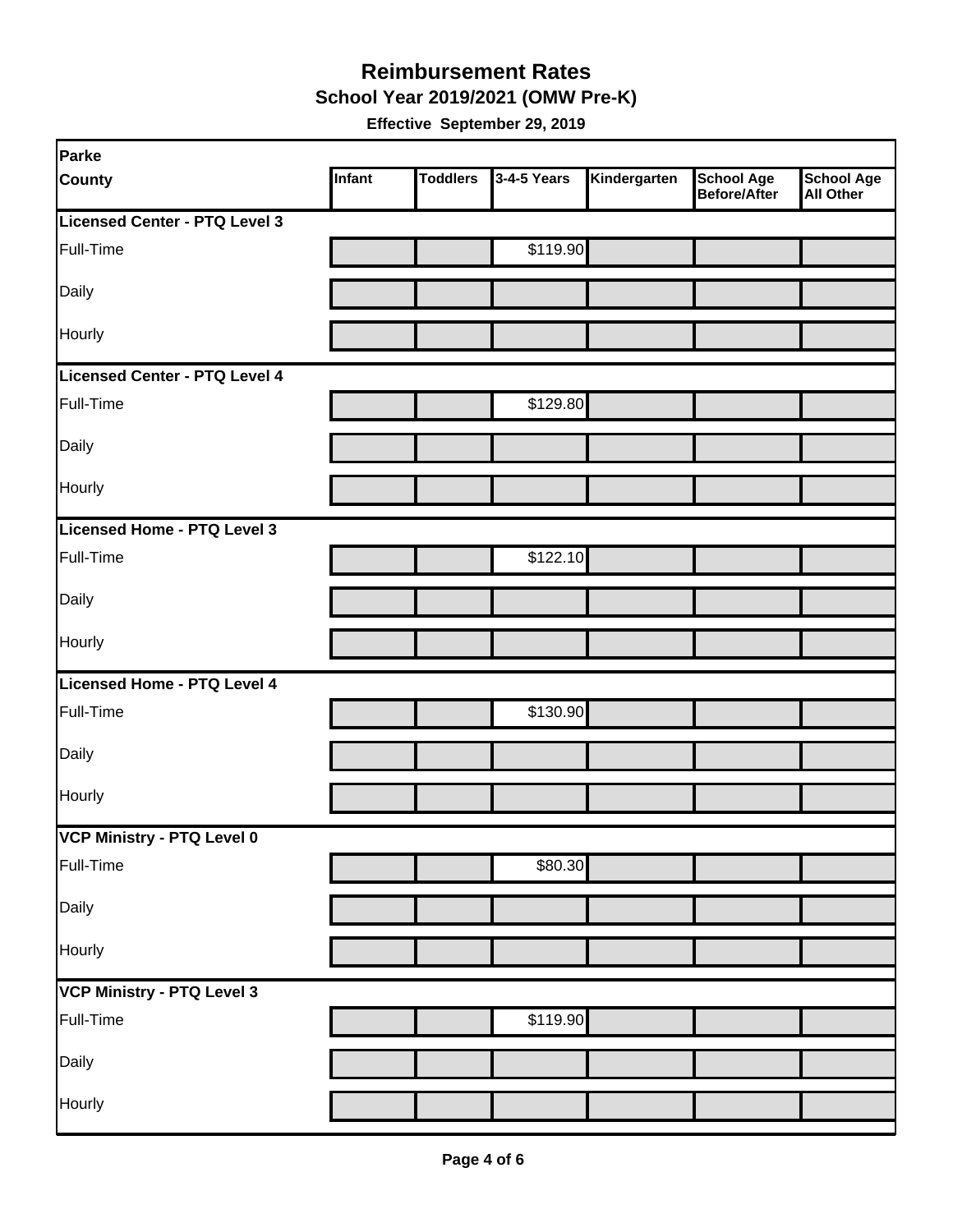**School Year 2019/2021 (OMW Pre-K)**

| Parke                                          |        |                 |             |              |                                   |                                       |
|------------------------------------------------|--------|-----------------|-------------|--------------|-----------------------------------|---------------------------------------|
| <b>County</b>                                  | Infant | <b>Toddlers</b> | 3-4-5 Years | Kindergarten | <b>School Age</b><br>Before/After | <b>School Age</b><br><b>All Other</b> |
| <b>VCP Ministry - PTQ Level 4</b>              |        |                 |             |              |                                   |                                       |
| Full-Time                                      |        |                 | \$129.80    |              |                                   |                                       |
| Daily                                          |        |                 |             |              |                                   |                                       |
| Hourly                                         |        |                 |             |              |                                   |                                       |
| Private Accredited School - PTQ Level 0        |        |                 |             |              |                                   |                                       |
| Full-Time                                      |        |                 | \$92.40     |              |                                   |                                       |
| Daily                                          |        |                 |             |              |                                   |                                       |
| Hourly                                         |        |                 |             |              |                                   |                                       |
| Private Accredited School - PTQ Level 1        |        |                 |             |              |                                   |                                       |
| Full-Time                                      |        |                 | \$92.40     |              |                                   |                                       |
| Daily                                          |        |                 |             |              |                                   |                                       |
| Hourly                                         |        |                 |             |              |                                   |                                       |
| <b>Private Accredited School - PTQ Level 2</b> |        |                 |             |              |                                   |                                       |
| Full-Time                                      |        |                 | \$111.10    |              |                                   |                                       |
| Daily                                          |        |                 |             |              |                                   |                                       |
| Hourly                                         |        |                 |             |              |                                   |                                       |
| Private Accredited School - PTQ Level 3        |        |                 |             |              |                                   |                                       |
| Full-Time                                      |        |                 | \$119.90    |              |                                   |                                       |
| Daily                                          |        |                 |             |              |                                   |                                       |
| Hourly                                         |        |                 |             |              |                                   |                                       |
| Private Accredited School - PTQ Level 4        |        |                 |             |              |                                   |                                       |
| Full-Time                                      |        |                 | \$129.80    |              |                                   |                                       |
| Daily                                          |        |                 |             |              |                                   |                                       |
| Hourly                                         |        |                 |             |              |                                   |                                       |